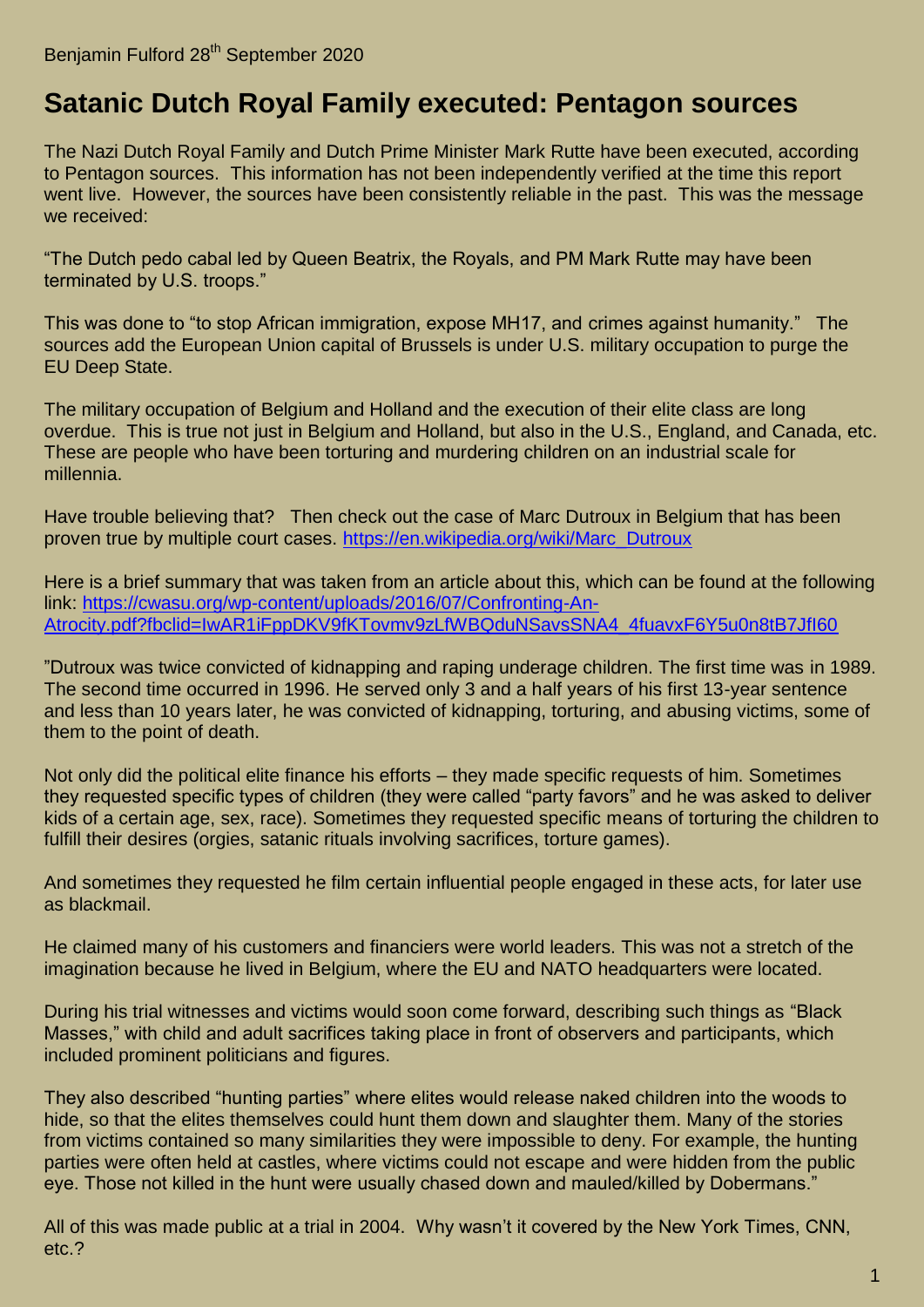## [http://archive.is/SFRGD](https://archive.fo/SFRGD)

[http://archive.is/jxiLV#selection-3715.53-3715.70](https://archive.fo/jxiLV#selection-3715.53-3715.70)

[http://archive.is/Evfkk#selection-2115.96-2115.114](https://archive.fo/Evfkk#selection-2115.96-2115.114)

[https://www.euronews.com/amp/2019/10/27/explainer-paedophile-marc-dutroux-and-the-horror-case](https://www.euronews.com/amp/2019/10/27/explainer-paedophile-marc-dutroux-and-the-horror-case-that-united-a-divided-belgium)[that-united-a-divided-belgium](https://www.euronews.com/amp/2019/10/27/explainer-paedophile-marc-dutroux-and-the-horror-case-that-united-a-divided-belgium)

[https://www.theguardian.com/world/2002/may/05/dutroux.featuresreview?fbclid=IwAR1dkHQCU0cJn](https://www.theguardian.com/world/2002/may/05/dutroux.featuresreview?fbclid=IwAR1dkHQCU0cJnwn2AehQlMHozh0JHaFpFQwlYunS7pVrdg_zZPLUrWZuplc) [wn2AehQlMHozh0JHaFpFQwlYunS7pVrdg\\_zZPLUrWZuplc](https://www.theguardian.com/world/2002/may/05/dutroux.featuresreview?fbclid=IwAR1dkHQCU0cJnwn2AehQlMHozh0JHaFpFQwlYunS7pVrdg_zZPLUrWZuplc)

[https://topdocumentaryfilms.com/marc-dutroux-monster](https://topdocumentaryfilms.com/marc-dutroux-monster-belgium/?fbclid=IwAR1wzBu_NVW9fNrRVUtqp3DrXjw_hru6PlI2qZoNqh_TphyXbRB07UJUT-0)[belgium/?fbclid=IwAR1wzBu\\_NVW9fNrRVUtqp3DrXjw\\_hru6PlI2qZoNqh\\_TphyXbRB07UJUT-0](https://topdocumentaryfilms.com/marc-dutroux-monster-belgium/?fbclid=IwAR1wzBu_NVW9fNrRVUtqp3DrXjw_hru6PlI2qZoNqh_TphyXbRB07UJUT-0)

Meanwhile, in New York, a child torture and adrenochrome harvesting facility at 720 Fifth Avenue, was busted and hundreds of tortured children were rescued, according to Pentagon sources. This is just up the street from Jared Kushner's 666 5<sup>th</sup> Avenue mark of the beast injectable microchip factory.

The kids at this facility were kept from ages as young as 3 and repeatedly tortured and raped in order to harvest adrenochrome. They were killed once they reached puberty. The entrance to this facility was disguised as an "Abercrombie and Fitch Kids," store as a cover for children being brought in.

The link below is a list of the children, the name of the company involved, etc. [https://web.archive.org/web/20200924225717/https://site-](https://web.archive.org/web/20200924225717/https:/site-891171.mozfiles.com/files/891171/Adrenochrome04082020.pdf)[891171.mozfiles.com/files/891171/Adrenochrome04082020.pdf](https://web.archive.org/web/20200924225717/https:/site-891171.mozfiles.com/files/891171/Adrenochrome04082020.pdf)

The fact that Google, Facebook, etc., won't link to this speaks volumes about who really controls these corporations. Rest assured the leadership of these companies will be rounded up soon if it has not already happened.

The ongoing takedown of this Satanic Cabal has led to some serious intrigue at the Vatican involving Pope Francis and U.S. Secretary of State Mike Pompeo among others.

According to P3 Freemason sources, Pompeo was trying to order the pope to stop all efforts to reach a peace agreement with China. Instead, Pompeo was trying to start a U.S.-China war in order to save the Satanic Cabal from the ongoing arrests and extra-judicial killings, the sources say.

In reaction, the pope refused to meet the Satanic Pompeo and purged high-ranking officials who were plotting against him, the sources agree.

This intrigue was reported in the news in the form of the sudden resignation of Cardinal Giovanni Becciu. Becciu was in charge of choosing a successor to the Pope and deciding who got nominated to be a saint.<https://www.bbc.com/news/world-europe-54289839>

Also, former government minister Vincenzo Scotti was arrested in Italy. The entire Russia collusion persecution of Trump and the false criminal charges against General Mike Flynn have been traced to Scotti. [https://www.thegatewaypundit.com/2020/09/breaking-high-level-italian-official-introduced](https://www.thegatewaypundit.com/2020/09/breaking-high-level-italian-official-introduced-papadopoulos-joseph-mifsud-indictment-italy/)[papadopoulos-joseph-mifsud-indictment-italy/](https://www.thegatewaypundit.com/2020/09/breaking-high-level-italian-official-introduced-papadopoulos-joseph-mifsud-indictment-italy/)

P3 Freemason and MI6 sources say Scotti, Pompeo, and Becciu take orders from Jacob Rothschild (or whoever now heads that dynasty). They also say it is linked to an attempt by the Rothschilds to steal Vatican gold in Indonesia.

They need gold because the Satanic Khazarian mafia (not to be mistaken with Jews) is losing the main source of their power, control of the world's money. They are especially desperate to get gold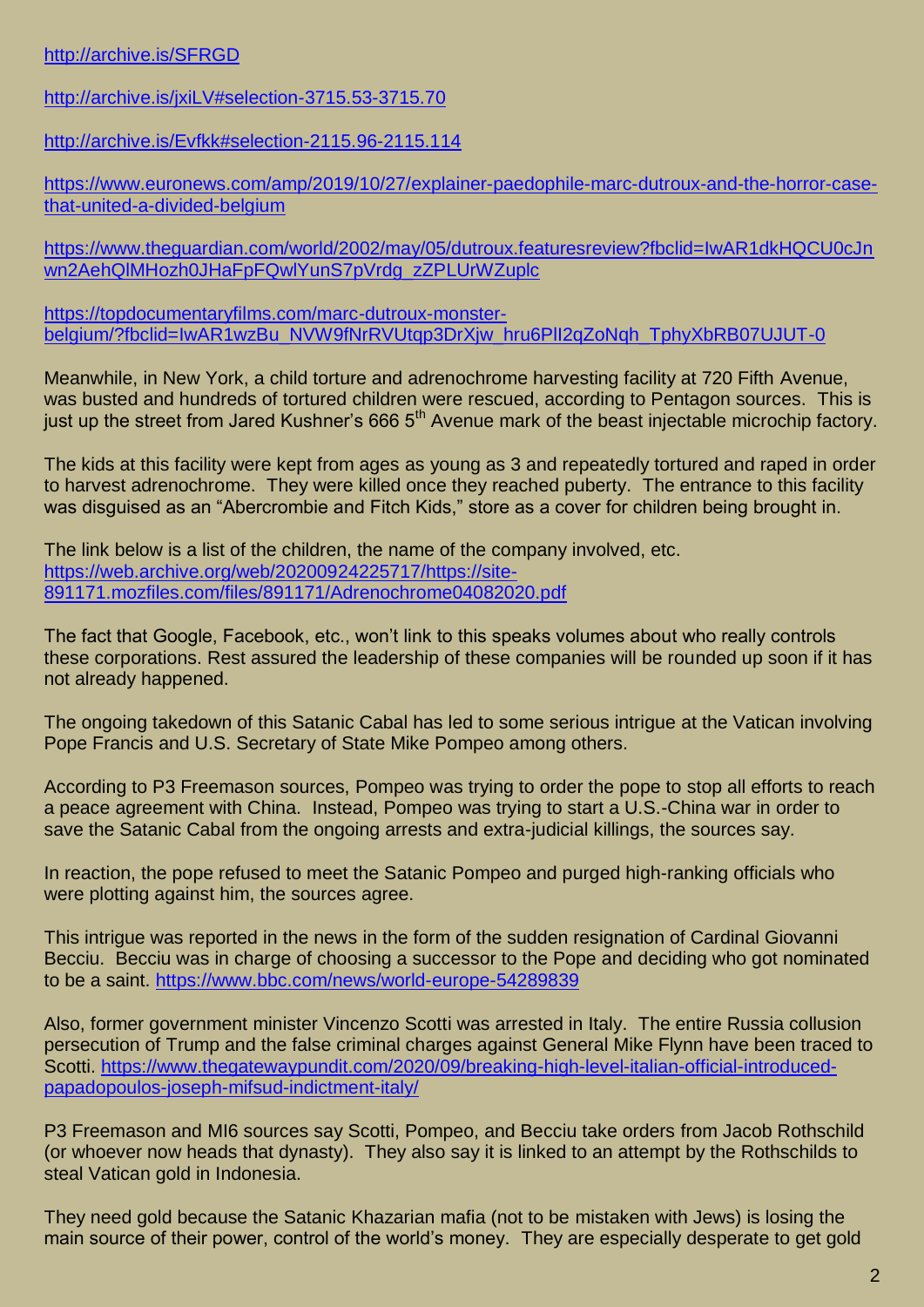now that their COVID (Certificate Of Vaccine ID) injectable RFID linked digital money scheme is literally going up in flames.

The video at the link below shows a Huawei 5G research laboratory in China burning. <https://www.youtube.com/watch?v=OKxg5zibaHM&feature=youtu.be>

<https://www.globaltimes.cn/content/1202081.shtml>

Asian secret society sources say this was burnt down because the Chinese authorities realized it was 5G electromagnetic attacks and not a virus that caused the mass deaths in Wuhan, China.

MI6 sources confirm the entire 5G campaign has now been stopped. The whole "pandemic" campaign was designed to get people to accept being vaccinated with RFID chips. This was meant to allow the sheeple to be constantly monitored in great detail using the 5G spectrum. It would also have facilitated a mass culling of the world's population. Instead, it is the Satanic Khazarian mafia who are being culled.

The lockdown in Israel is a sign their complete defeat is imminent. Pentagon sources described the crackdown there as "The ultimate smackdown of [the Satanic cult disguising itself as] Judaism." The lockdown during Yom Kippur is "is aimed to deny atonement, Kol Nidre," i.e. the breaking of all oaths. In addition, they say the lockdown "prevents Jewish criminals and mafia from leaving with outgoing flights banned."

This is so that "war criminals sought by ICC may be detained," they add. Also, "Russian, Ukrainian, and other trafficked eastern European women, children liberated from sex slavery," the sources say. They add that U.S. President Donald Trump felt strongly about this because they remind him of Melania and Ivana.

"It appears Notorious Ruth Bader Ginsburg's death and cabal roundups in the USA, Israel, Portugal, Belgium, Netherlands, Australia, Switzerland and elsewhere are part of a military operation to terminate the Jewish mafia as Joint Chiefs of Staff Chairman General Mark Milley declares victory for white hats on capitol hill."

The Pentagon sources sent this photo to illustrate:



However, the war is definitely not over yet. Japanese military intelligence estimates the total number of Satanists to be about one million (compared to a total of 16-million Jews). Until they are all either expunged or rounded up and re-educated, the war will continue.

Russian sources, for example, report that Israeli assassination squads are active in 25 U.S. cities. The sources say:

"These Satanic Israeli rats are murdering U.S. citizens as they murder Palestinians. They round up one person and torture and murder him. After that, they attack and murder another U.S. patriot. These Isra-Rats are too scared to fight face to face in the open. That is why they secretly attack and murder U.S. citizens one by one."

There are signs these desperate, cornered rats, having run out of children to torture are now targeting horses. There are reports of horses being mutilated in Satanic rituals in Poland, Sweden, France, and elsewhere. The horses all have one eye, one ear, and their genitalia removed. The blood is then entirely drained from the bodies by people with veterinary knowledge, French police say. This could be an alternative form of manufacturing adrenochrome.